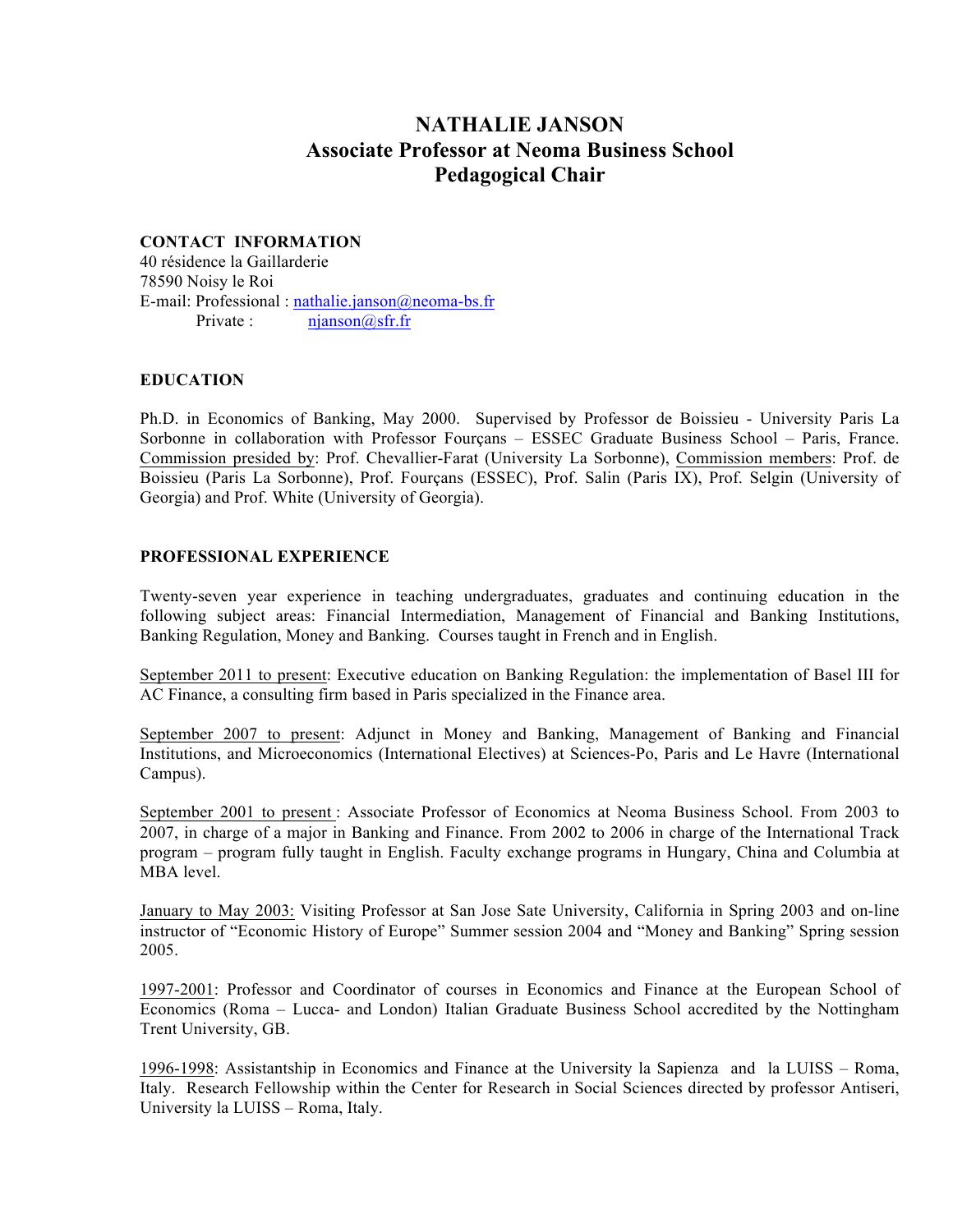1994-96: Assistant Professor of Economics at EM Lyon Graduate Business School – Lyon, France.

1990-96: Lecturer in Economics and International Finance at ESLSCA Graduate Business School – Paris, France.

## **PUBLICATION and WORKING PAPERS**

*Papers published and currently under review for publication*

Chapter in a book on "Risque and Compliance" on "les conséquences non intentionnelles de la réglementation" coordinated by Jean-Michel Huet, president of the NEOMA Alumni, Pearson Edition, to be published next September 2018.

"Full reserve banking reform proposals: the wrong answer to the relevant question of the control of the money supply" by Pierre Bentata, Gabriel A. Gimenez-Roche and Nathalie Janson, to be submitted at the Review of Austrian Studies.

"From conventional to unconventional monetary policies : the consequence of the market-makerof-last-resort function » by Gabriel A. Gimenez-Roche et Nathalie Janson, under review at the World Economy.

« Le cas du Franc Suisse : quels enseignements pour l'Euro ? », Nathalie Janson, Géoéconomie, Septembre 2015, n°76, pp.76-93.

"Une Régulation Bancaire pour une Croissance Durable" by Nathalie Janson, Fondapol, Juillet 2010.

"Stabilité du secteur bancaire: des stress tests vraiment utiles" by Nathalie Janson et Jean-Michel Sahut, Banque et Stratégie, Numéro 282, Juin 2010.

"The Ongoing Banking Crisis : another Proof of the Basel II Accord Inefficiency" by Nathalie Janson, Revue Gestion2000, Special Issue on the Financial Crisis, January 2010.

"Internet Banking and the question of Bank Run: lesson from the Northern Rock Bank case" by Nathalie Janson, Journal of Internet Banking and Commerce, http://www.arraydev.com/commerce/jibc/, December 2009.

"The development of electronic money: toward the privatisation of money issue », Journal of Internet Banking and Commerce, www.arraydev.com/commerce/JIBC/0406-04asp, Juillet 2004.

L'enjeu de la diversification : synergies opérationnelles ou financières ?», co-written with Samia Belaounia, Banque*magazine*, n°646, Avril 2003

"Le Banche di Emissione in Italia tra il 1861 e il 1893: un caso di concorrenza?", co-written with Giuseppina Gianfreda, Rivista di Politica Economica, Serie 3, fascicolo 1, Janvier 2001.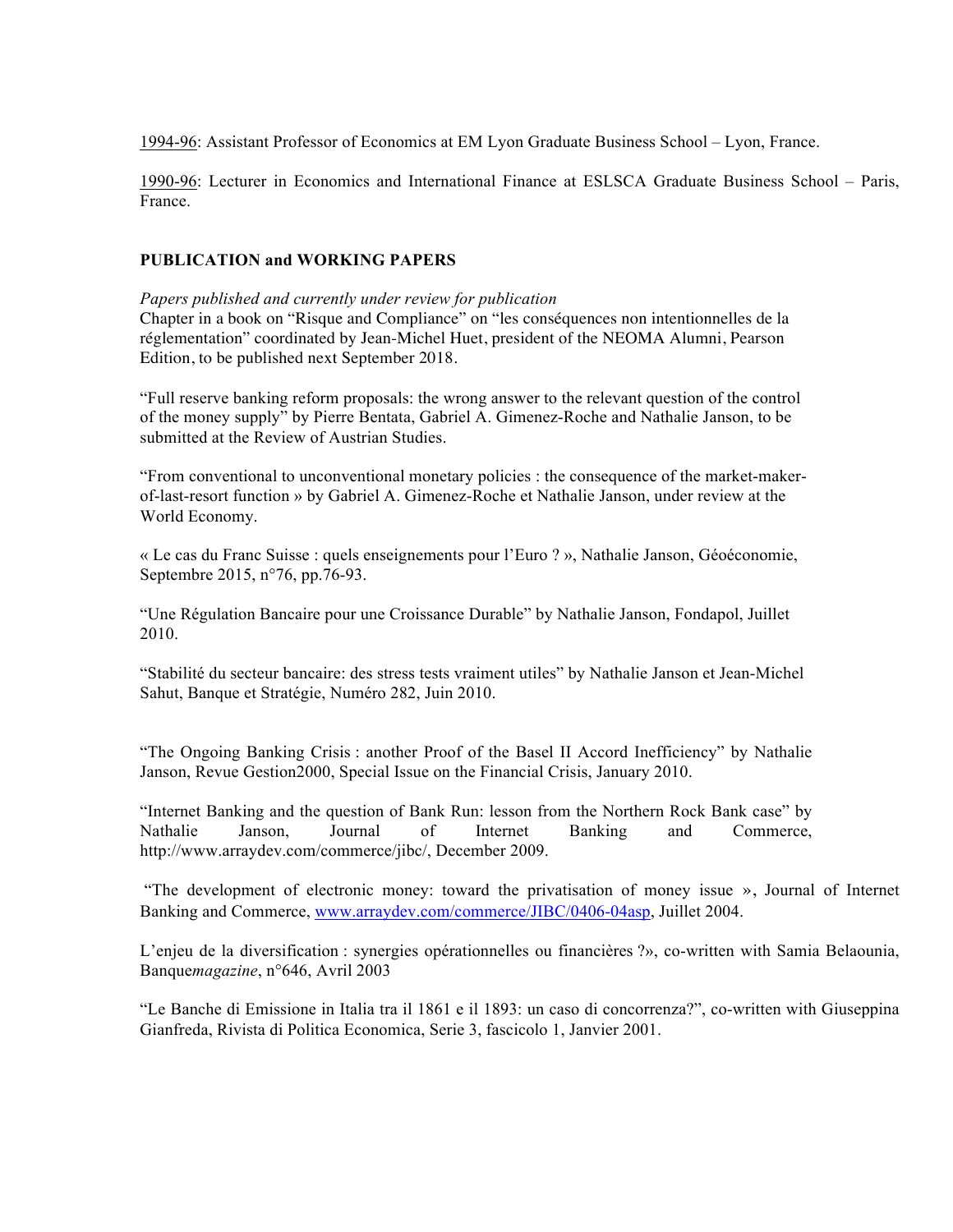#### *Referee and Editorial Board*

Member of the Editorial Board of the journal Gestion 2000 (September 2012) Member of the editorial board of the International Journal of Risk Assessment and Management for a special issue, Editor Dr. H.C. Kuo from the National Chi Nan University, Taiwan, Spring 2003.

Referee for the European Journal of Law and Economics Referee for the online journal International Business Review (since April 2012) Referee for Public Choice Journal and for Journal of Internet Banking and Commerce (2007 up to 2010)

Member of PRMIA since 2007

*Newspaper Articles*

Numerous articles published in the French newspapers like la Tribune, les Echos, Figarovox, Challenges et sur les sites "Trop-libre.fr" and "24hours-Gold"dedicated to recent monetary and banking developments like the last decision of monetary policy in Europe and the US, the European banking Union, the Greek crisis… Various contributions to TV (i-télé, BFM Business, France 2, France 3, France 24), radio (Radio Classique,

RTL, France Info, France Culture).

## **SEMINARS AND CONFERENCES**

Mars 2017: Speaker at the International Atlantic Economic Conference, Berlin, Germany.

Mars 2017: Speaker at the Public Choice Conference in New Orleans, USA.

Juin 2014: Speaker at the IFABS conference organized by ISTEC Business School, Lisbon, Portugal.

November 2013: Speaker at the conference on "Banking, Finance, Money and Institutions: the post Crisis Era" organized jointly by the Centre for Banking, Money and Institutions, University of Surrey, Guilford, England and the Centre for Research in Contemporary Finance, Fordham University, USA in Guilford, UK

September 2013: Speaker at EFSL (European Students for Liberty) annual conference organized in Paris, France

August 2013: Speaker at ISIL (International Society for Individual Liberty) annual conference organized in Lausanne, Switzerland

June 2013: Speaker at the Financial Engineering and Banking Stability Conference organized at ESCP-EAP, Paris

July 2012: Speaker at AFEP conference organized at University Paris I La Sorbonne, Paris

September 2009: Speaker at the ICeP'09: e-commerce and e-payment, Marrakech, Marocco.